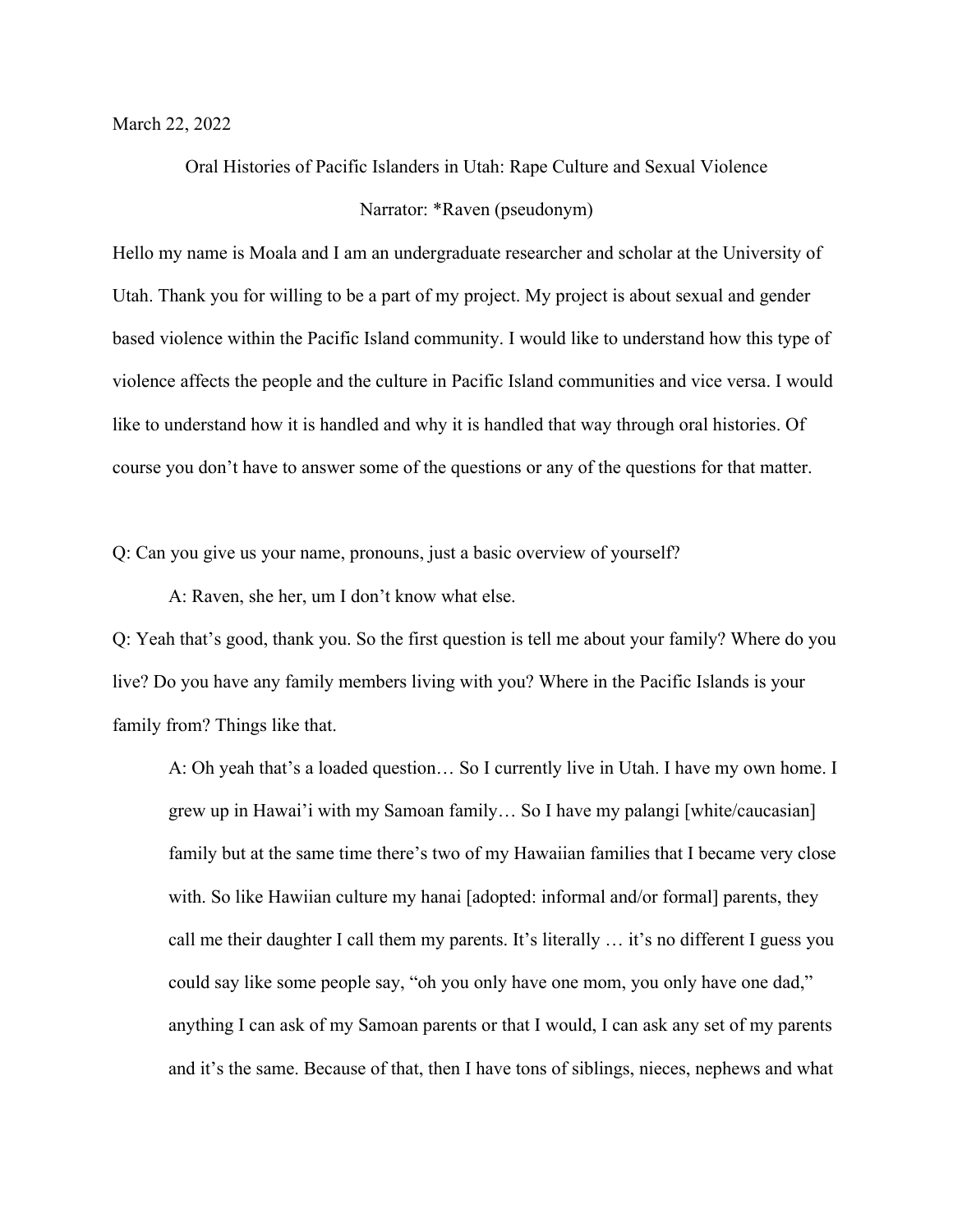not. Right now in my home I have one sister living with me and husband from my Samoan family and then one sister and her husband and three kids from one of my Hawaiian families. It's a lot I know. And also my niece from my Samoan family, my sister who lives with me who's Samoan, her second oldest daughter and her fiance lives with me. That's the only brown folks that live in my house, the rest are white.

### *Interview: Wow, that sounds fun.*

A: It can be, but it all depends on your definition of fun

Q: Yeah yeah thank you so the next question is getting into our first category or section of taboo. So the first one is what is a taboo topic in Pacific Island families?

A: Well definitely rape, mental health, I geuss any topic that would put a bad light on Pacific Islanders is considered taboo in my eyes. Just kind of like don't talk about it. It'll go away like sweep it under the rug. Those are the two specifically that I know we don't talk about and, oh no another thing is specifically towards families meaning… say your the youngest and your older sister had a baby when she was young but was raised by your grandparents so you grew knowing that that was your aunty biologically that's you sister, like that; there's a lot of that, but you don't talk about it, you don't talk about it that's a no no.

Q: Why do you think these issues are taboo to us? You kinda touched on this but yeah. A: Yeah I think it's the same with the whole, what we would deemed would bring shame to the culture in itself and when I say "we" I don't mean all Samoans. In my upbringing it was kinda like you don't talk about things that's gonna make our family look bad or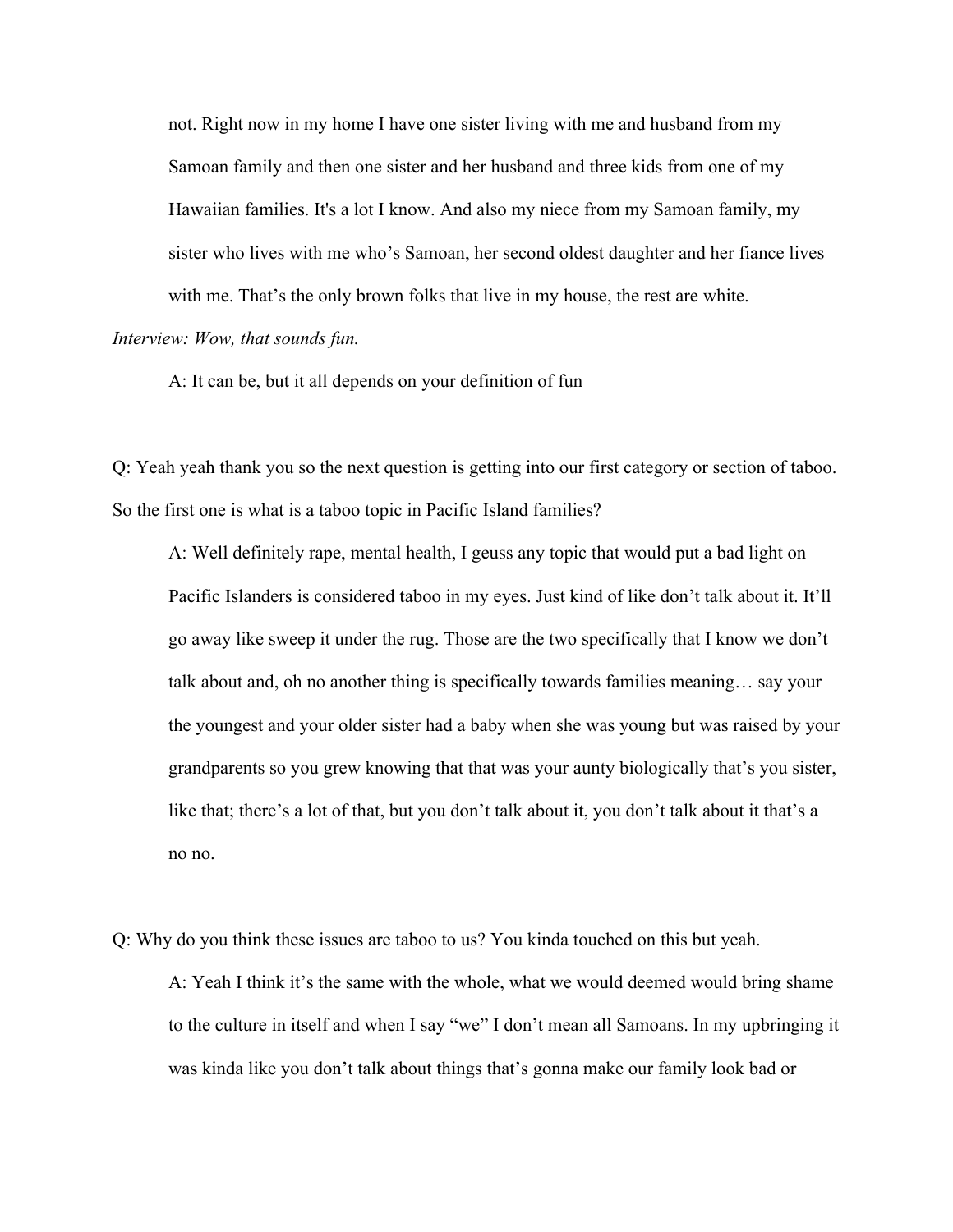smear our family name or anything like that so… it's all about image but it's not kind of deal. We get a lot of, "do as I say not as I do," kind of deal. Act like white folks but not too white.

*Interviewer: In the middle, somewhere in the middle.*

Narrator: Yeah somewhere in the middle and who gets to define like, "ok that's enough being white, now you can be brown," kind of deal. I think it's silly, but I can understand the loss of culture with colonization and what not.

Q: Alright thank you.

Narrator: Welcome.

Q: So what are some of the responses that you have experienced yourself or you have seen when these topics are brought up?

A: Ha! Told to shut up, you're stupid, you're being dumb, you make us look stupid, you know… you sound like an idiot. Even my name, I remember as a young child my family calls me shortened name, but everyone else calls me by my full first name so aside from family like nobody else called me by my shortened name it was just a family name. As I came to like… so all of elementary it was always my full first name and as I went into the seventh grade because it was different district I was like, "you know what I'm gonna have people call me by my shortened name cause that's who I am. That's me." And I remember my sister telling me, "you're so stupid, you sound so dumb." Like really? You have one name, you don't have a nickname like you're name is the same no matter where you go. So it was kind of like an identity thing for me. I don't wanna be one people at school and one person at home. So that's definitely something that… which has changed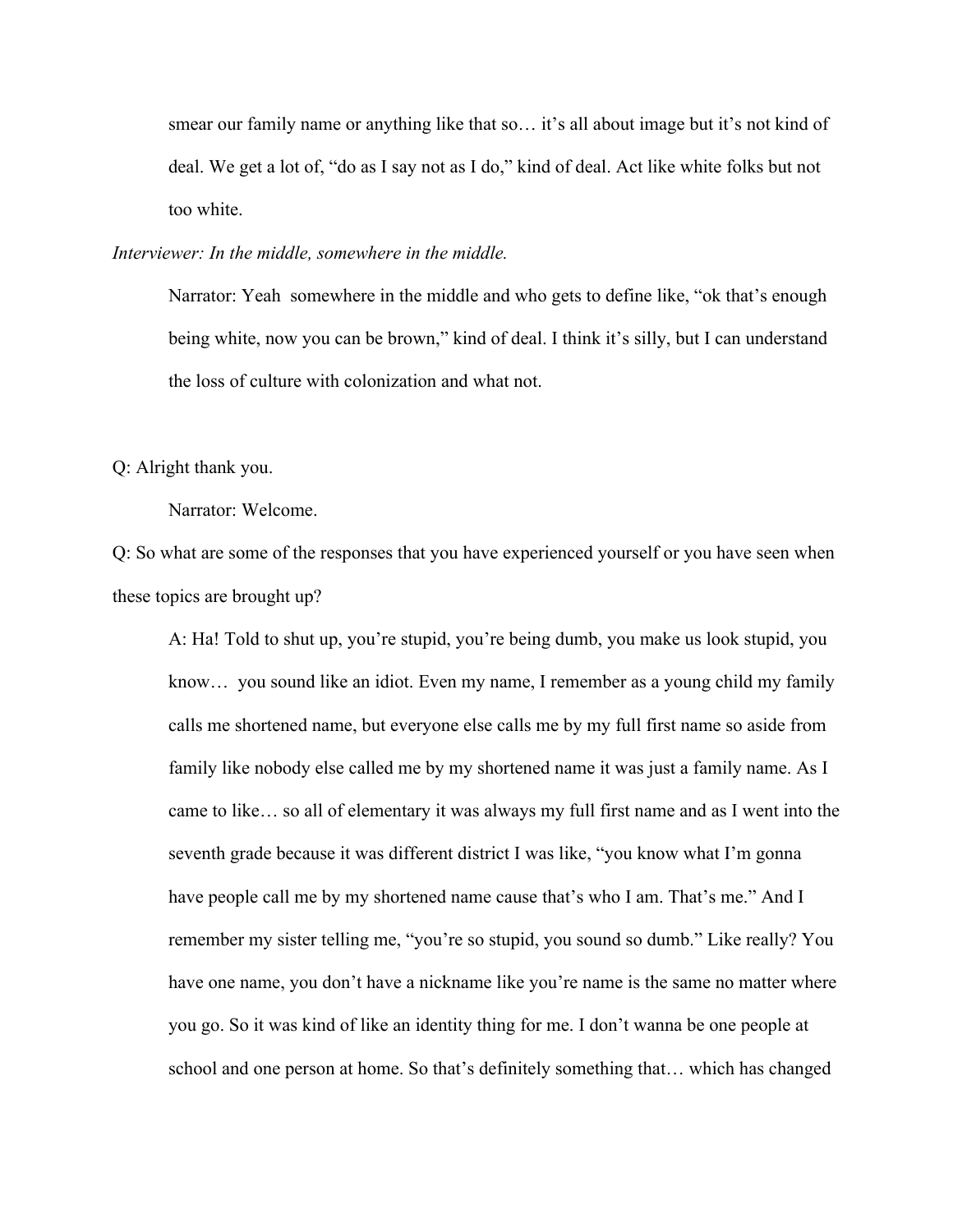as I've gotten older. Now that I'm on the mainland because people can't say my shortened name and to those people I say, "call me by my full first name." Yeah it's weird, but that's just it. Yeah it's sad, anyways that's what's happened.

Q: Yeah, yeah. Do you think your culture has affected these reactions? Like your cultural identity?

A: Oh no definitely. I remember, just another example. After I went into, and I don't want to say I went into foster care, I became a foster child because my palangi family, they weren't foster parents. It's just the way things went that they applied to be my foster parents so it's not like a foster home I went to anyways, so because of this I remember my sister had shared what shared was the truth, which was a totally lie in itself, and I had run into my cousins in college and even then when she was telling me like, "yeah your sister told us this, your sister told us this." And I said, "well we can definitely speak about it you know," and she corrected me and she's like, "you mean talk." I was like, "What?" She says, "we can talk about it." And I said, "that's what I said." She says, "No you said we can speak about it." It's the same thing, but because to her that was me being too whute. I was speaking proper english… cause I was all like, "you understood what the hell I was saying, why does it matter that I use a different word." Yeah that was in their eyes me fiepalangi [the desire or want to be and behave as a caucasian] and it didn't serve the time. That was not the time they wanted me to be white enough.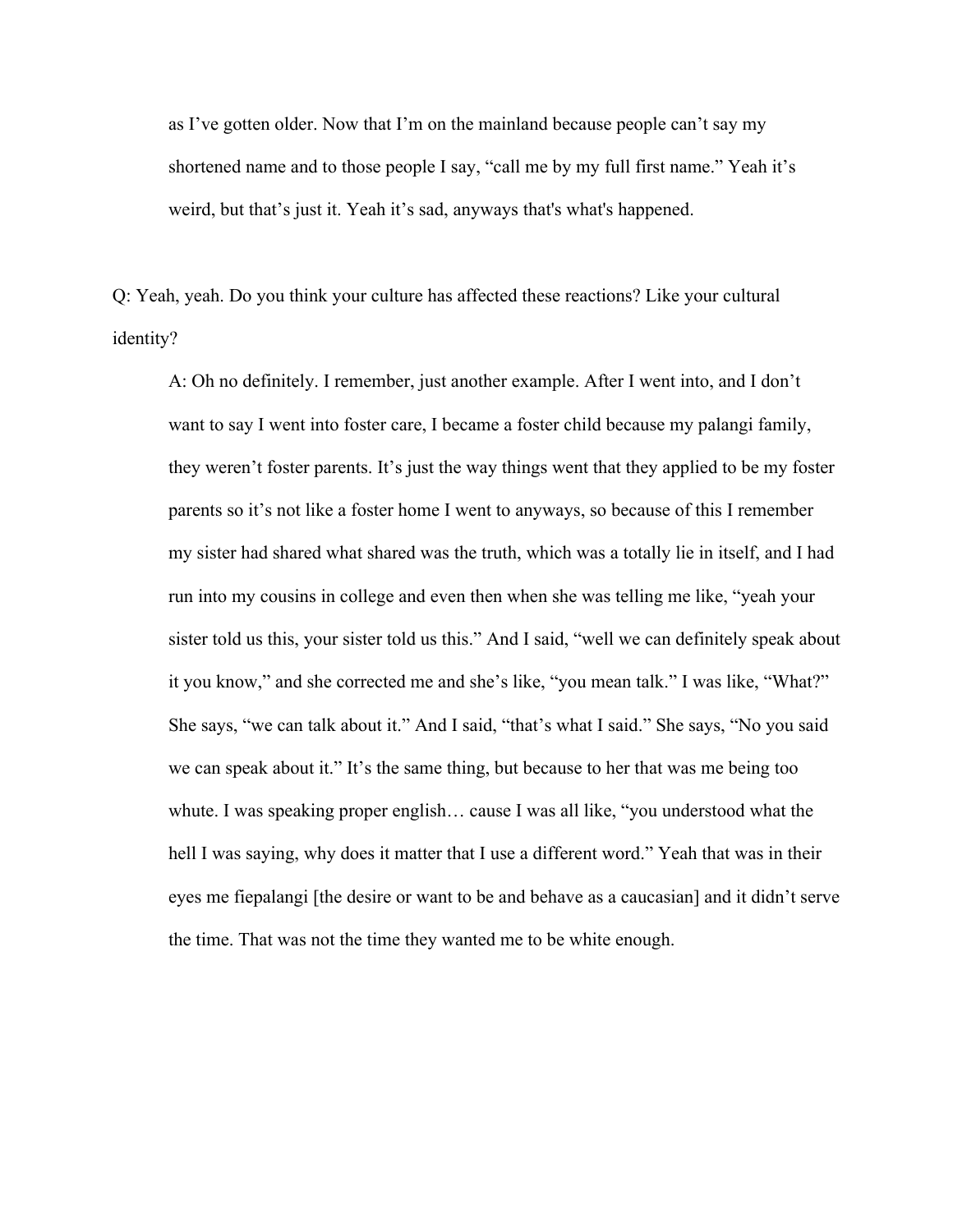Q: Yeah and this next question kind of goes with you response, tryna balance being too white or being too much into your culture. What are some of the cultural beliefs and morals that are prevalent in the community that may affect the reaction of sexual violence within the home?

A: I think, and this may… I hope this answers the question, just being taught that family is important and then if it so happens to be a family member that violates you in any way you're just told to be quiet. It's changing nowadays, but I think it's a … I don't know. I think it it's just keeping it quiet like it doesn't happen in our community kind of deal that's what's prevalent in the fact that number one, it does happen. There's a lot of sexual violations witthin family and a lot of times it's a family member; nine out of ten times really. I don't know the real number, but I would think so but there's that trust issue which is what's used by the perpetrator to manipulate the situation and the victim. In that case I could see the victim going to their parents and being like, "look this is what happened so and so who did it..." and then being told, "shut up you don't know what you're talking about that's not what happened." So I think that breaks the trust for that individual. I hope that answers the question.

Q: Yeah yeah that was fine, perfect. This next question is a little more personal so you can choose if you would like to continue and answer or skip. How has the silence about sexual violence and rape culture, but other issues as well affected you, how has that affected you?

A; Personally, I think it's affected me in a sense of my own identity. It's like our parents raise us to go good, to go to school, to do this, to take care of them when we're older and in that you kind of lose your culture because you have to be that one person. You know like I said earlier, in school I had to be one person and at home I was Samoan, but at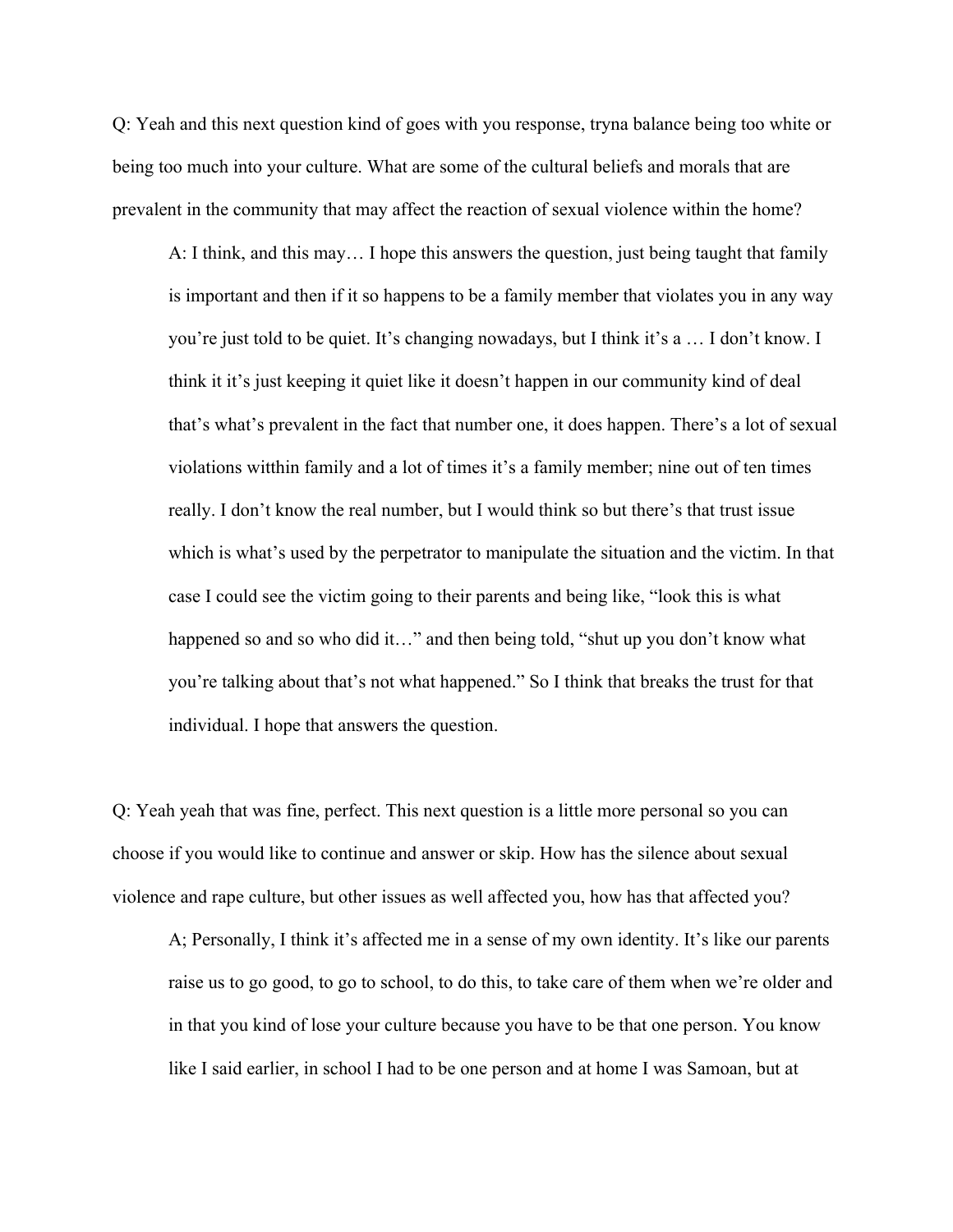school you know you're palangi. I was just like, that made no sense and just at that was a struggle for me and it still is to differentiate just for myself and that's affected me in my own identity and vice verse too because I'm the youngest and so I'm not supposed to speak up, I'm not supposed to have an opinion even as old as I am now and though my siblings and I are all adults it's like, "no, you're still the baby," but that's not the case and I can definitely say about my siblings that my older sister wouldn't say or speak up in situations that I do… you know when it shouldn't be me… or in a sense an aunty or uncle say something because both of our parents passed away say something and I'd be like, "uh no. I'm grown, we're not in Samoa." My older sister would definitely not speak up but I would and in that sense it's a double edged sword you know.

Q: Alright that basically finishes up the first section dealing with taboo. We're going to move into rape culture and sexual violence. So to start off with, are you familiar with the term of rape culture?

A; Yeah, but when you say rape culture…maybe like when you know the words but when you put it in that aspect like maybe I don't know.

*Interviewer: Yeah yeah I can just say the explanation that I have here.*

Narrator: I'm like, " yeah sure, uh - huh. I just didn't know it was called rape culture." *Interviewer: Yeah it's basically just what you touched on earlier. It's when it's like shut down in a home right so like it's an environment where it's normal… the sexual violence is normalized in order to maintain the respect for the perpetutrator. It's basically any environment where social attitudes that normalize sexual assult and abuse and victim blaming.*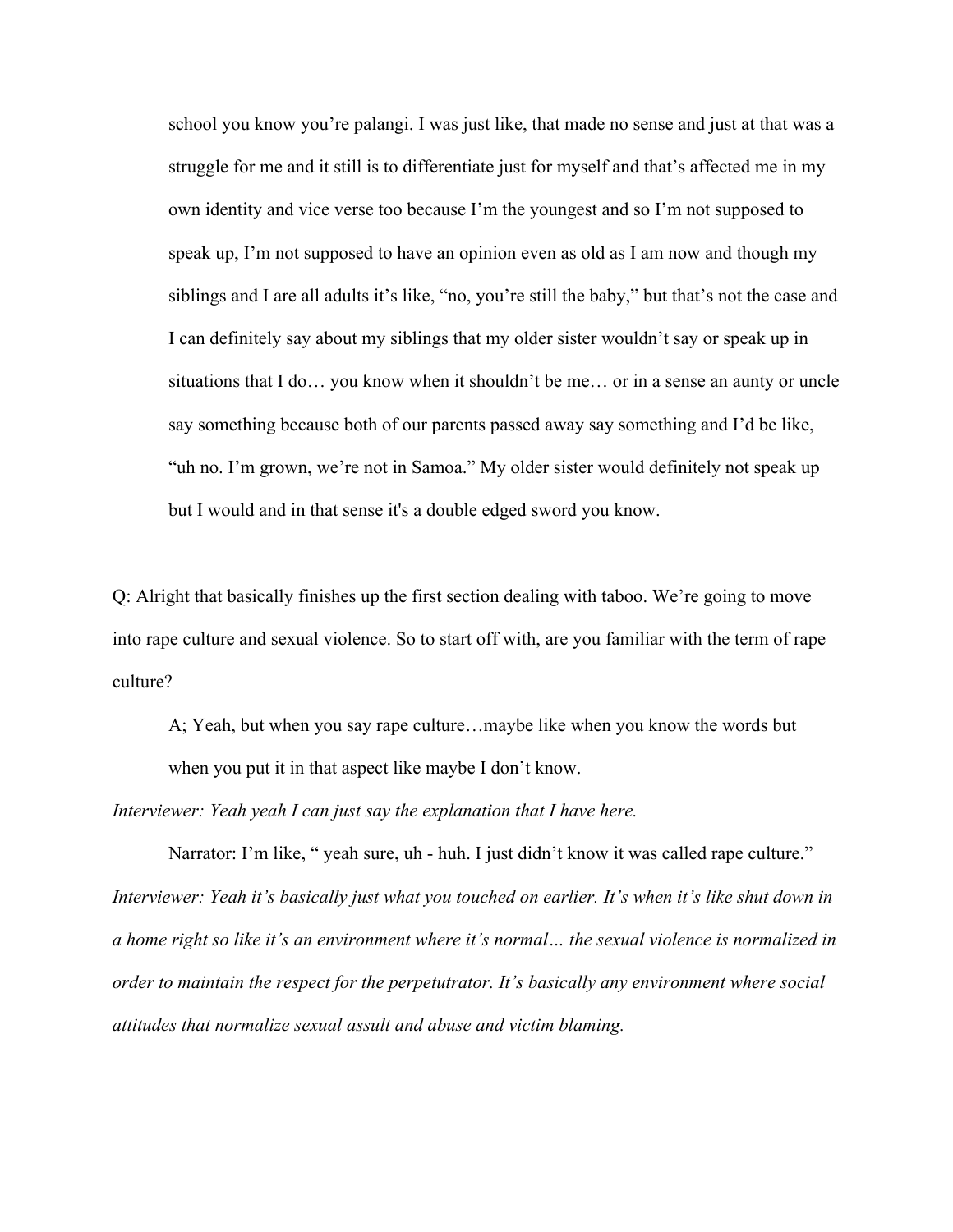Narrator: Yeah, yeah it's so true. It's just like.. so what they're... you know I guess if it was a person that was religious or someone high in the church I don't care. They still did this to me and still it's wrong.

Q: Yeah yeah so to follow up, do you think sexual violence asnd rape has affected the Samoan/Pacific Island practiced and beliefs?

A: I mean I can only speak from personal experience only because… I just keep to myself, but I can see how it would be because then I know in my case you have family members that live with you. That's just a thing like most palangi don't do that. They don't have family members that come live with them, maybe for a short period of time but our short time is completely different from theirs. So in that sense I can see it changing to where people wouldn't be allowed to come and live with a certain family, when that's usually always been done like, " yeah we're gonna have so and so come live with us while they try their own place." Mind you the victim can be in the home and the perpetrators can be just one of those moving in. On the one part the family can just be like, "well suck it up," and where it would be affected would be, yeah no you can't. Even though we don't talk about it, your whoever abused my child or someone in my native family and I just don't, I don't feel comfortable having that person in my home… So I think that would affect it.

Q: And then do you think it's different when it comes to the treatment of women alongside our cultural beliefs?

Narrator: As if something were to happen or just as a whole?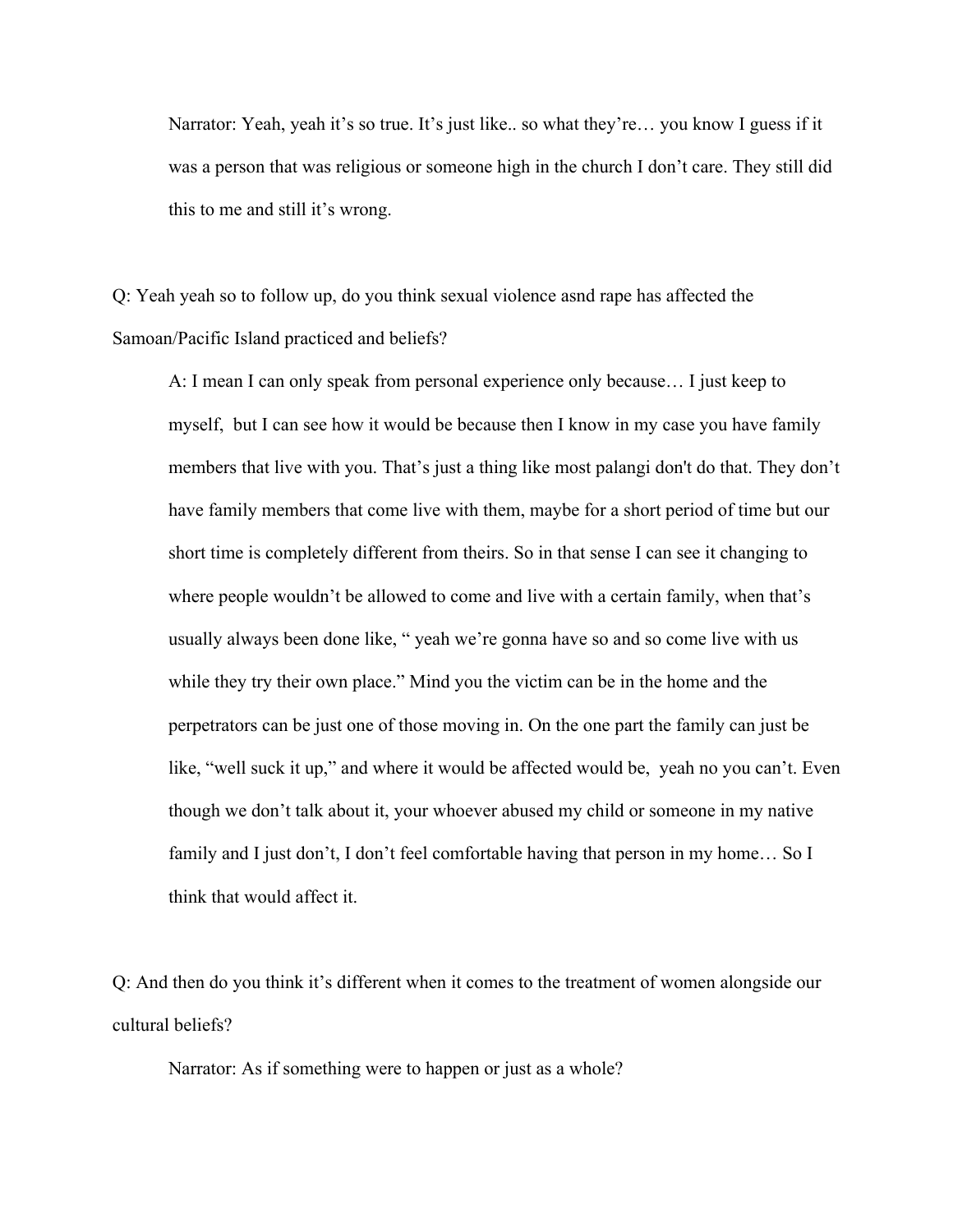#### *Interviewer: Yeah if were to happen like that*

A: I would think so because one I don't think that the male perpetrator and a male victim would speak up because that's even more shameful. I think it would affect that to where the women, we can be asked, "Well what did you do?" Well you can't really do anything if you're sleeping or you know for example if you're the one in the shower and that person walks in on you like that's not your fault. It's just things like that. I think it's definitely different between men and women.

Q: Yeah yeah. So this question is misplaced and a little different, but what are your thoughts or feelings when it comes to Pacific Islander women and their bodies and their sexuality?

A: Oh… I don't know cause that's like two different things in my eyes, your body and your sexuality in the sense that someone might say one thing because of your body and another thing because of your sexuality. Where… I don't know I'm not tryna make it complicated, I'm just tryna think through my thoughts here.

*Interviewer: No you're good sorry you can talk about either or whatever you feel.*

Narrator: It just makes me think of the third gender like if someone were to come out, like for me I'm bisexual and I am currently and have been in a relationship with a female for the last… oh my gosh it'll be fourteen years this summer so body wise I can only relate to the sense of, like I thinking of dancing, and I think of how we sit, and how we're told to if we walk in front of people excuse oursleves and not to do anything, not to dress in a way that's provacotive so that people don't look at us. Where in reality we should be able to dress however the hell we want but that's not how we're taught and then when it comes to sexuality, I think about my parents. It kind of took them a little bit, it was one of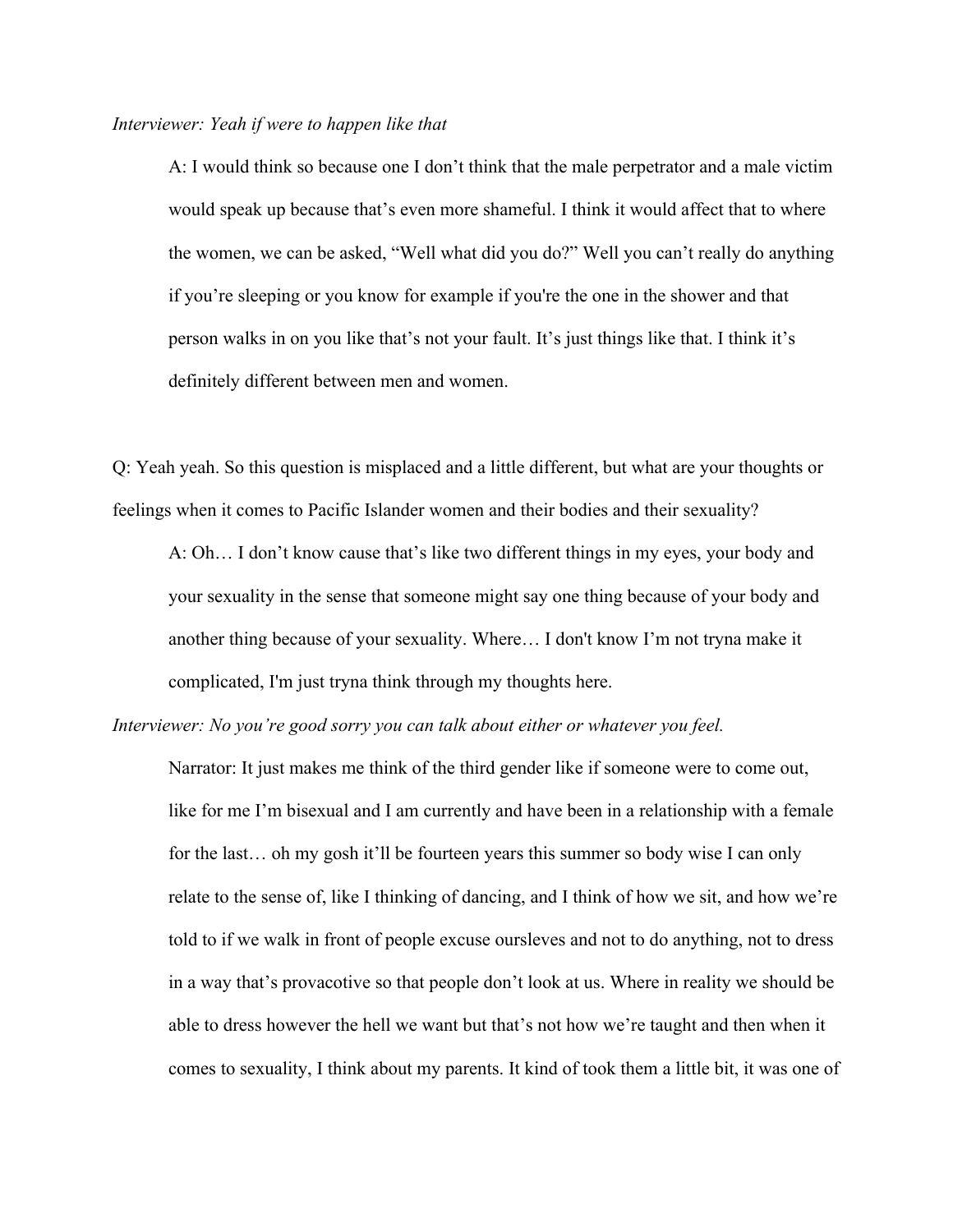those they knew but they didn't want to say anything about my relationship. So as far as sexuality I think, I think it's whatever's convenient for the family like my parents love, love love love my partner just love her and she'd do anything for them and I think it's a sense of convenience like if it was the other way around if I was in relationship with a female that they didn't like then they wouldn't approve of my sexuality. I don't know, I think it's funny cause to this day I have siblings that, I have a home, I have a family with my partner meaning I have fur dogs, we don't have any human babies, but it's like they don't want to admit. I'm always like, "People it's fine like whatever it's fine, whatever makes it easier to swallow I don't care but this is who I am and they know me." If they ask me right out I will be truthful and it's like they don't want to know the truth and if I tell em they'll be like, "oh my gosh you are in a relationship with her." And you're dumb because you have seen us in our home. I think it's just a thing of convenience honestly and what they can get out of it.

# *Interview: yeah and you can even categorize sexuality as another taboo topic as well.*

Narrator: yeah definitely like you could see, but I don't know if you know much about the Samoan culture with the fafafines [refers to the third gender in Samoan culture, normally a biological male who identifies as a woman] and how that's more accepted then if it was the other way around, if it was a female that have male tendencies that more even though it's not the right word butch of masculine like they wouldn't be able to bring home their femlae partner. It's not as accepting as if your brother was in a relationship with a fafine like it's weird and I'm just like, "It's the same thing. Just on the opposite ends of the spectrum," but no you can't do that.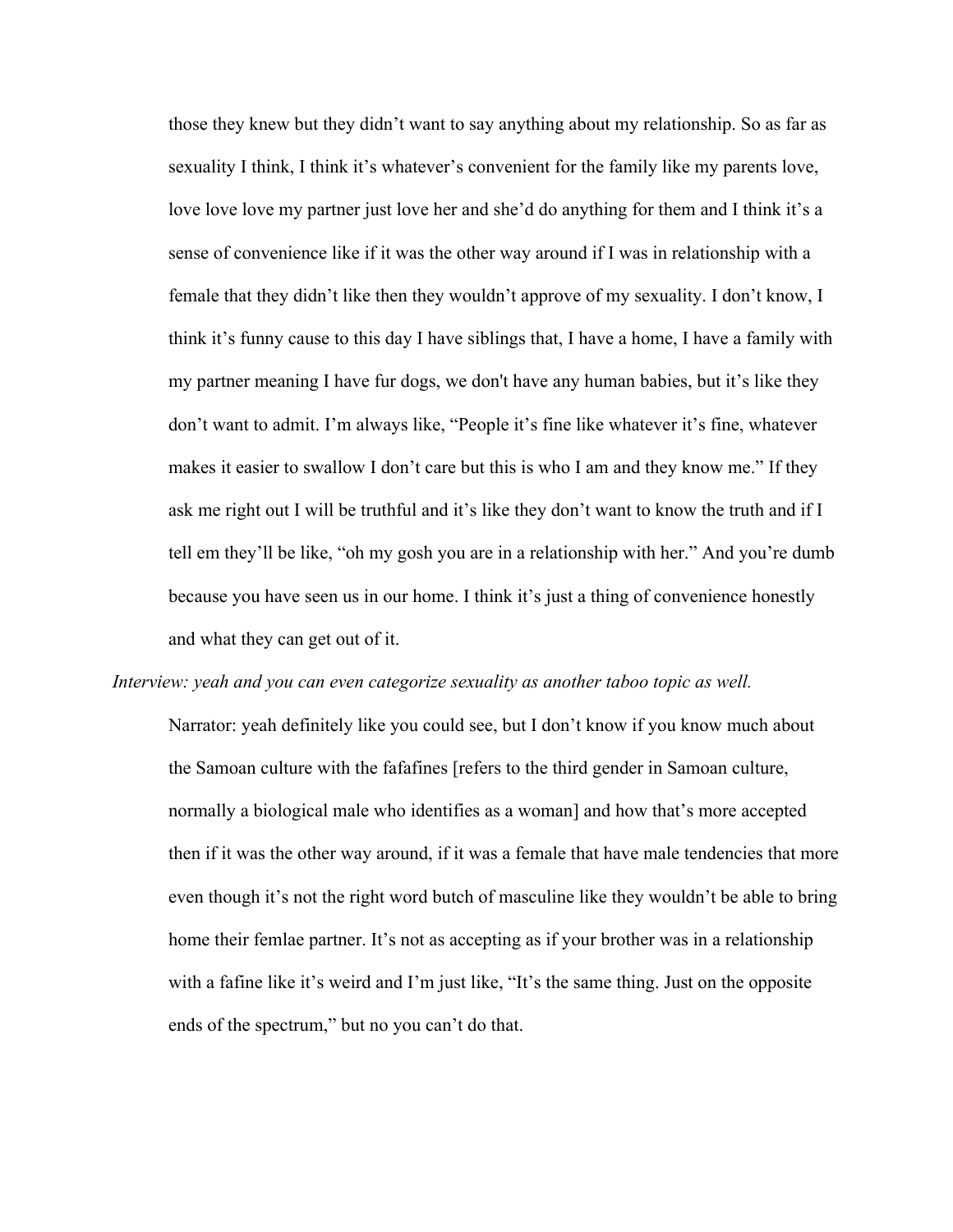Q; Thank you, so the next one is do you think that the silence around sexual violence impacts Pacific Islanders mental health and well being and how so?

A: Oh definitely it affects them in many ways and how they'll react if something like that was to happen in their own family also the acceptance of it of that's how they, you know if they went that route they're like, "Oh we don't talk about it. Even though we don't talk about it, it's okay just don't say anything." And if you don't talk about it then it didn't happen, but you continue that vicious cycle of, yes but it did happen and we need to talk about this because you don't know how that person's feeling. You don't know how it's affected them mentally you know whether or not they feel like, "oh my gosh it's my fault," when in reality it wasn't. You know so they go through their life thinking these things and not getting the correct help and to understand that you know you didn't do anything wrong and it's okay things happen, let's move forward, don't blame yourself, and it's a constant, " you didn't do anything wrong, don't worry you didn't do anything wrong." That the same mentality that's being passed onto the next generation… or you could look at like that person doesn't want to go on and have a family or just, there's so many different levels, or that person turns around and becomes a perpetrator themselves because hey it's okay, nobody talks about it. You know when it happened to me this is what's happened, so it's gonna be the same thing nothing's gonna happen to me.

Q: This question goes along with this next question, do you think it's connected to generational trauma?

Narrator: Definitely.

Interviewer: Yeah you kind of answered this too.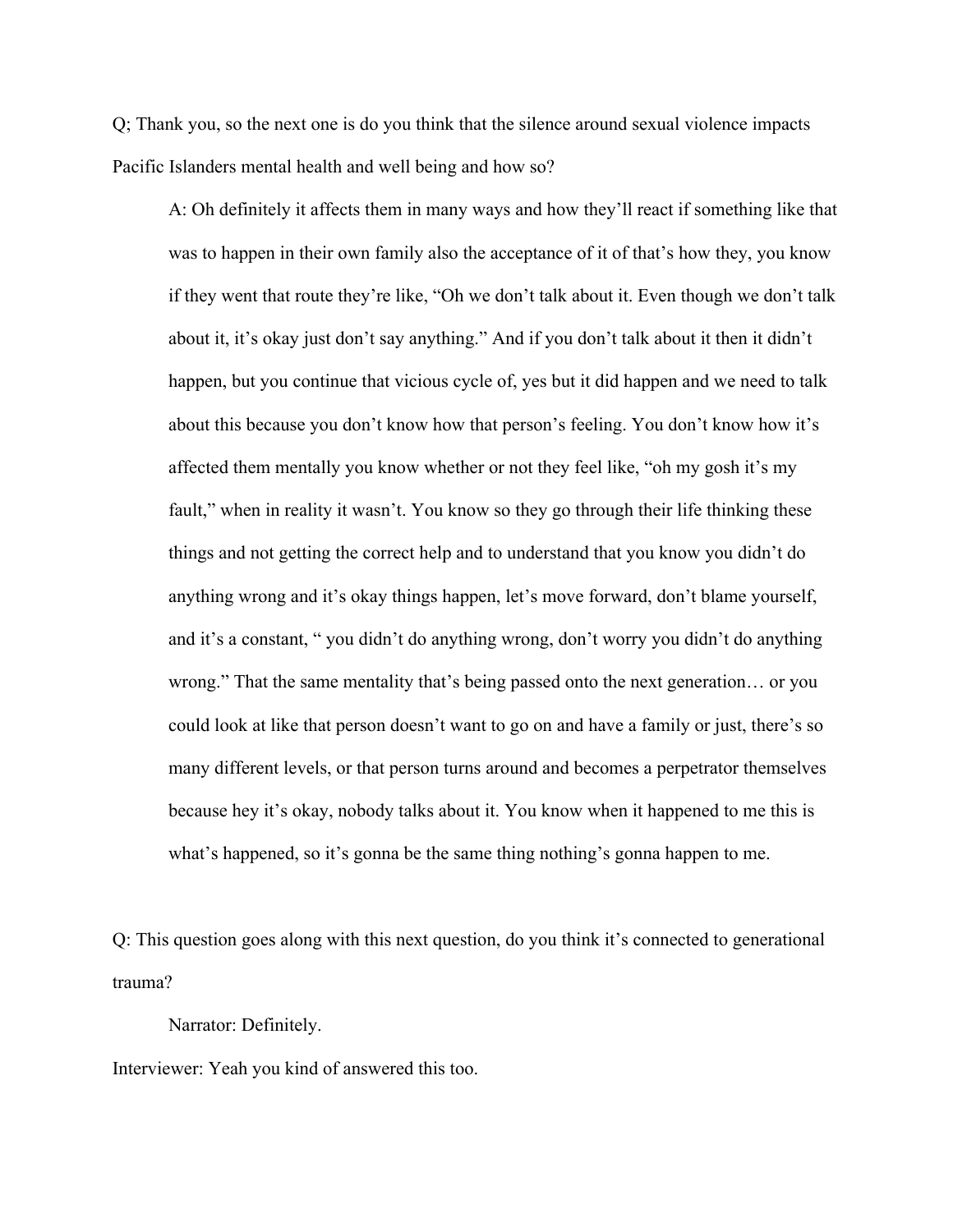A: Yeah most definitely. They deal with, we all deal with different things because of our different generations just in growing up in different times you have to deal with different things and the trauma, even though it can be the same as far as like sexual vioilence in the home or even domestic violence, you're still dealing with different stress outisde of the home so whatever's allowed or acceptable within society within that time can be completely different.

Q: Yeah yeah. So I wanted to talk about different specific stories that were already popular in the Pacific Island community, so are you familiar with Eleni 'Iongi and her story or when she came out and talked about her own experience?

### A: No.

*Interviewer: Okay to it was about two years ago in December of 2020, she had posted a live video talking about coming out with her rape story and then mentioning other girls who were also there and are now surviovors of sexual violence because of that night as well. She created this upsurge of other, she is Tongan so she mostly impacted the Tongan community and this upsurge of other Tongan girls came out with their own stories and she kind of like opened a door for Tongan to talk about rape culture and sexual violence. However, they often found them being doubted or told to be quiet, and bringing shame to the family and all of that. So just based on this overview that I've given you about this story, what are your thoughts on how she went about addressing her experience and then how the community reacted? And if you have any other experiences that you would like to share that kind of relates to her as well, you can go ahead and talk about that too.*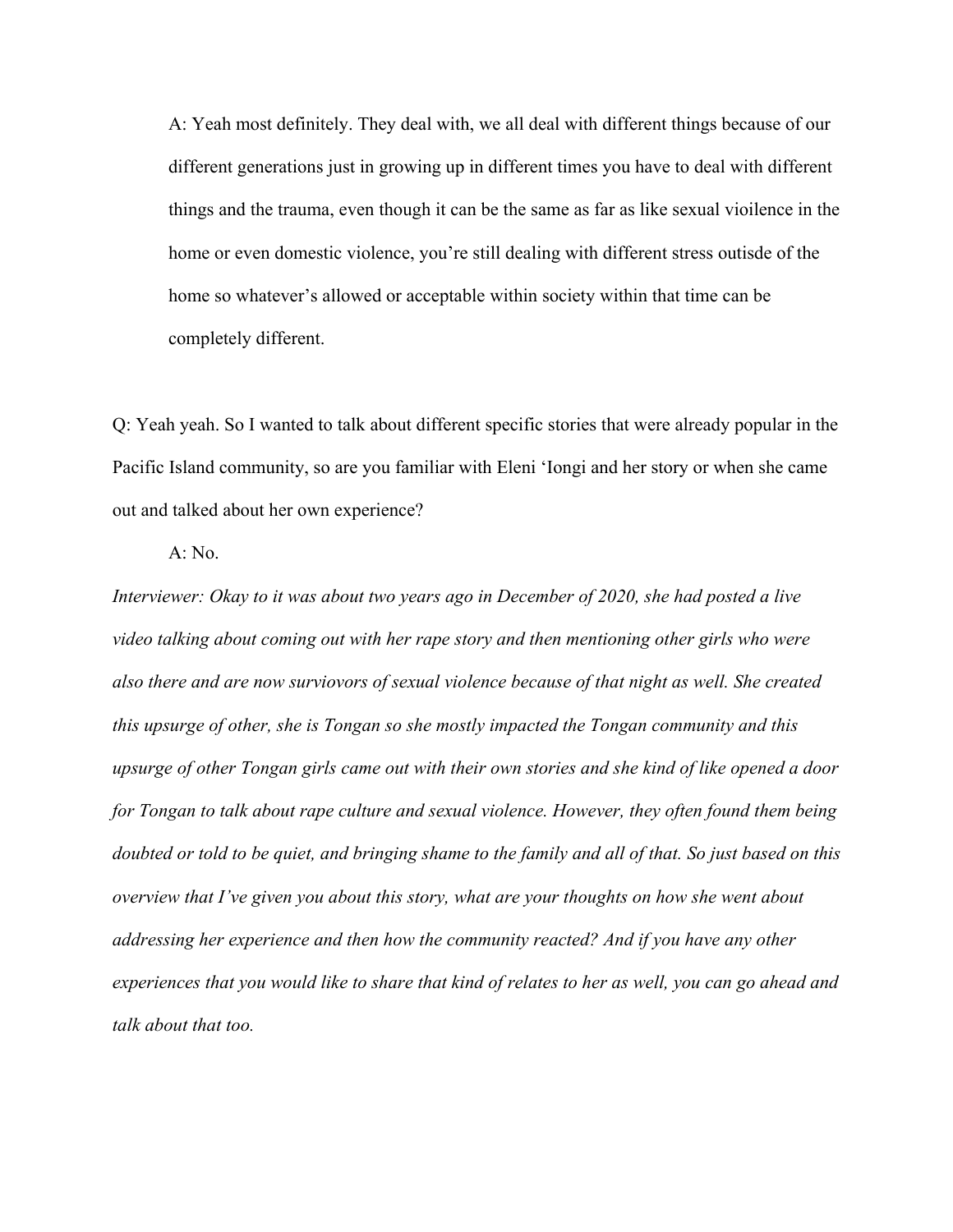A: Oh good for her. It's funny when you said she did it on social media in my head I'm thinking, "oh yeah" cause I don't have any social media, I refuse to have any social media because people already think they know people's business. They only know what they think they know and you just make things up and they see… you know… you know what I mean. You can't post anything without hurting anybody else's feelings like I've seen it and I'm just like, we don't need a a worldwide platform to air our dirty laundry if you use it in a matter that is negative, but at the same time maybe she felt that that was her only outlet because no one was listening, nobody would hear her and with this day and age that that would be the best way to come out and say something then I think, or maybe I think she did that because it was easier to speak to the world than ti was to speak to her family, even though that sounds really sad. It's kind of like, If I put it out there it's done, everybody can watch this video and least I'm not gonna get beat up right away." I Don't know, but yeah good her and it's sad that people are telling her to be quiet or even those who have come right out for her because you always run the chance of those who just want attention and are gonna jump on the bandwagon and they make it bad for those who it actually happened to, but that shouldn't deter the victims to continue and tell their story to strength the upcoming generation to say, "Speak up it's not okay. It's not okay to be violated in your own home, it doesn't matter who the person is, or what their title is, or how much money they have, it doesn't matter." So yeah good for her.

Q; What are some of the reactions they you have seen when other Pacific Islanders share their experience as a survivor of sexual violence?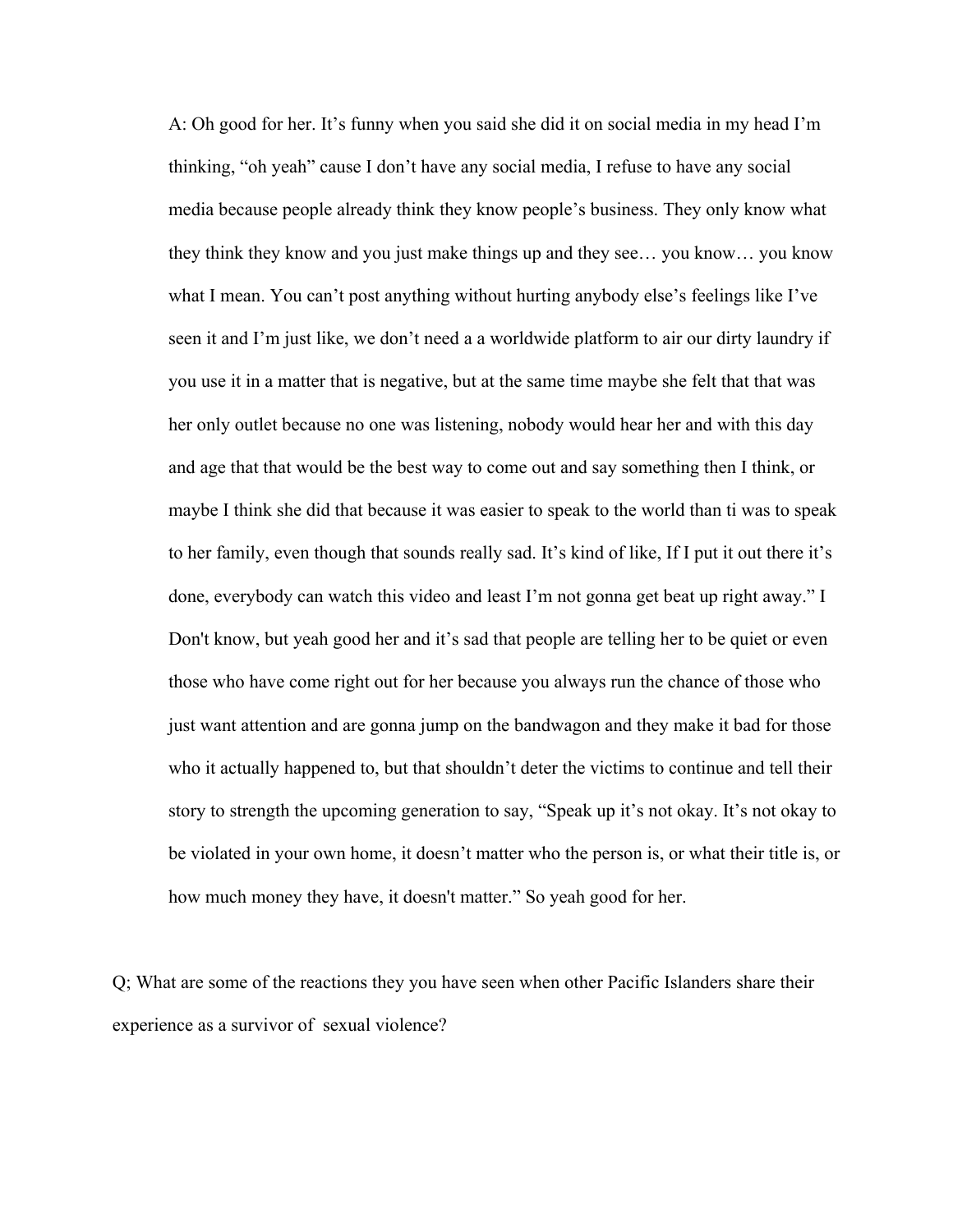A: Sadness I know it depends on who it is. I know within my family those who have decided to share any story with me, most of them I should say all of then, yup all of them were blamed as being the victim, which to me is sad. I think for the parents dealing with it, that they didn't have the tools to be deal with it and so that's why they felt that way not that I'm making an excuse for them or anything , it's just how this are, but it was always the person's fault that was the victims and so i think it's sad in the reaction you wanna tell your story, but at the same time you can't control how the persons going to act or react with that pr how they treat how. I guess it just depends, I'm just all like, "it's sad, it's sad."

Q: Yeah yeah definitely. So when people come to you, I know mentioned some people have come out to you about their experiences with sexual violence, what are your responses to them? And would you change your reaction to any of the situations where suvivors of sexual violence and/or rape culture have come to you?

A: I think it's gotten better over the years just cause when one of my cousins first told me and then one of my sisters I was just kind of like, "oh my gosh! It happened to you too?" It's not something you talk about and then you try to play back at least for me, I've gotten to the point where I just apologize and say, "I'm so sorry that happened to you. That really sucks and more especially at the fact that there was no support." And throughout the years you feel like you can't really defend yourself, but you can't really do that because people are starting to think what they want to think. I know my reaction is more of the just listening and apologizing, not because I did anything wrong but because it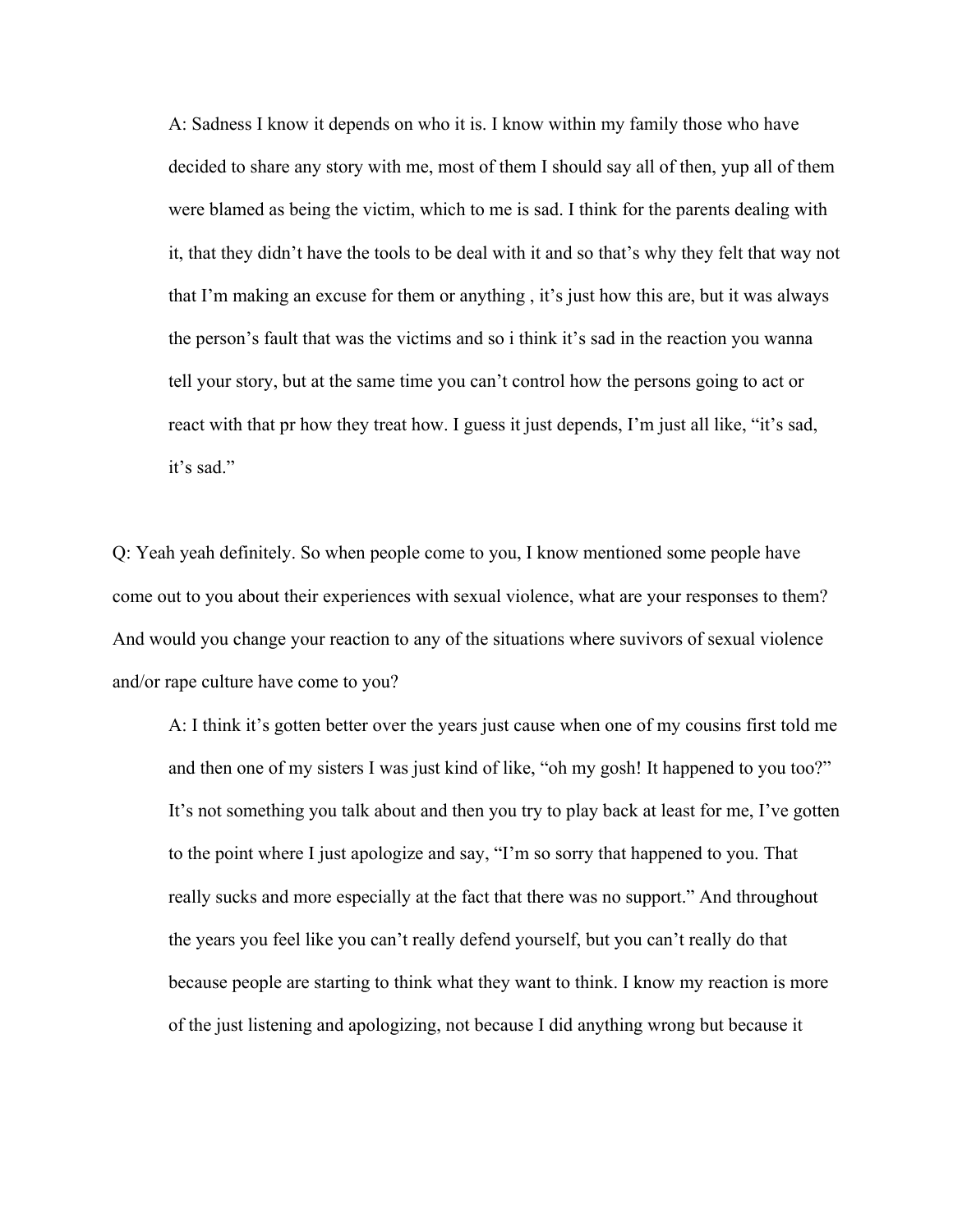happened to them. I feel sorry, not feel sorry but just be sorry that that's one of the experiences that they had to experience in their life.

Q: Yeah yeah. So thinking back on those times when they have decided to share with you, you wouldn't change anything about how that whole situation went or your grateful that it went that way so it was like a learning experience?

A: I don't think I would change anything just because you're already in the moment and it could come off of… I know one time it was just we were sitting there having a chat and then something came up that brought back a traumatic experience for them and then they felt the need to tell me and they even said that like, "I don't know why cause I've never told anybody this," and so I just sit there and I'm like, "wow thanks for trusting that you could share that experience with me," and I'm grateful in the fact that they felt comfortable to verbalize it cause even then, that's a challenge in itself to admit that something like that happened. So no I wouldn't change anything in the way I acted or what I said in those situations.

*Interviewer: Yeah, yeah thank you for that.*

Narrator: No worries

Q: So we're gonna kind of shift to talking about how our culture, as Pacific Islanders you know Tongan and Samoan culture and how that can help to address this issue in our community. You know this issue is still very prevalent in Pacific Island families, so what are some examples that you have seen of Pacific Islanders trying to address sexual violence in a positive way?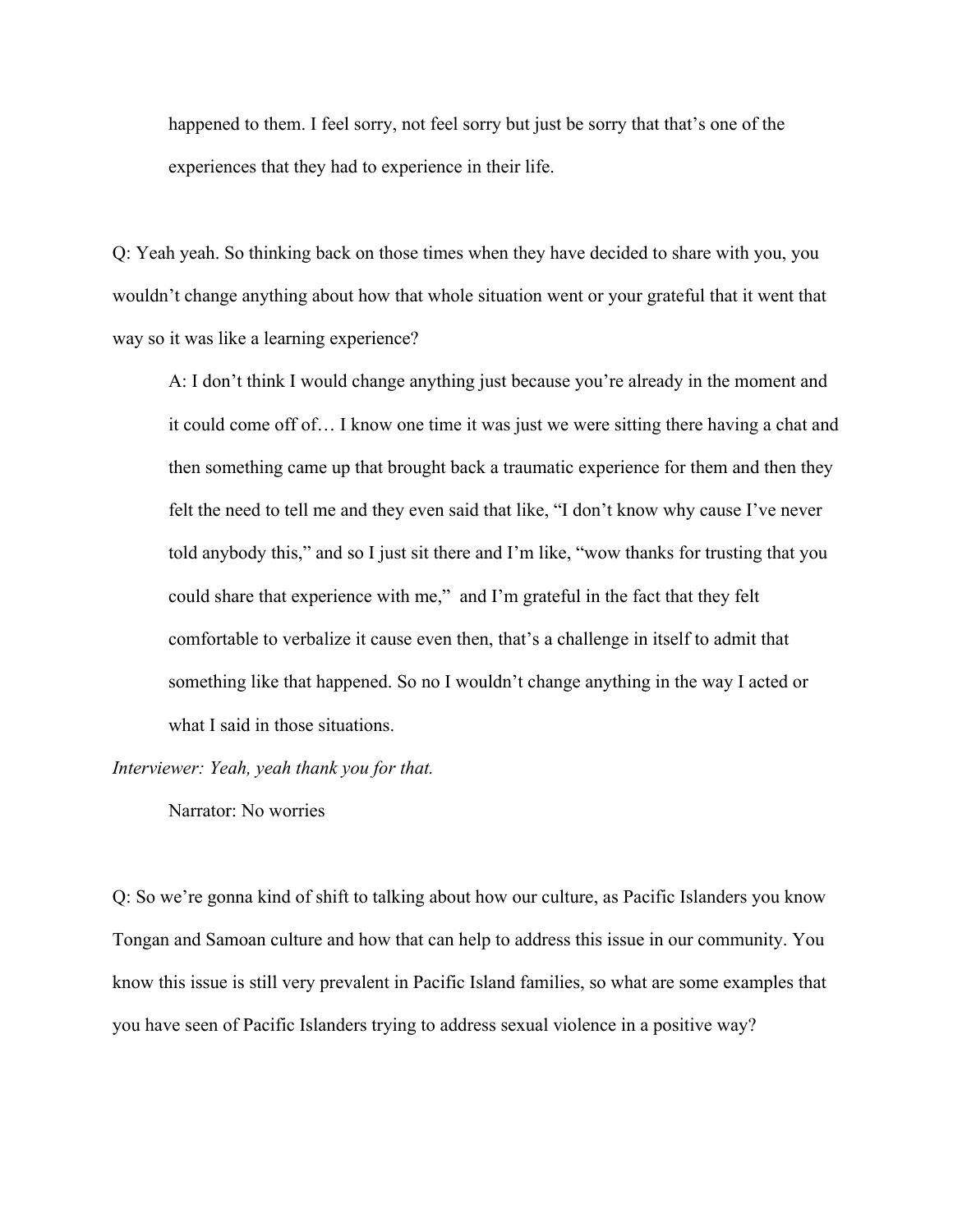A: I haven't seen any examples. I don't know if it's because I'm not in with social media or I don't really like to read the news or anything but I don't know what's really out there that people are using to help the situation… yeah so I haven't seen anything, not to say that there isn't anything going on but I don't know.

Q: Do you have any personal experiences that you can share that was a healthy supportive interaction between you and your family or you and another Pacific Islander?

A: Sadly no.

### *Interviewer: Aw I'm so sorry.*

Narrator: No I haven't, I mean the only positive I can think of was actually telling one of my male cousins and him just being really productive of me. You know because you still run into people when you have family functions so that's really the only thing that was supportive for me, but outside of society wise I couldn't tell you.

*Interviewer: Yeah I'm so sorry that you haven't had a positive interaction.*

Narrator: Yeah I know I mean even within the last... it's been a few years now, my sister and I we had gone back to Samoa for a family funeral and you can clearly see I had to point it out to her, in one of the pictures that my cousin's husband had put his hand on my butt. I was just like, "What the? Ew!" Everybody's like smiling in the picture and I pointed out to my sister, "you see my face?" She's like, "Why aren't you smiling? And I was like, "he has his hand on my butt," and she's like, "What?" And she just kind of laughed. She didn't didn't know how to react and this is my older sister; and I was like, "yeah at first I thought it like he doesn't know hand placement correctly like I don't know," and then we had taken another picture and I said, "look this is the second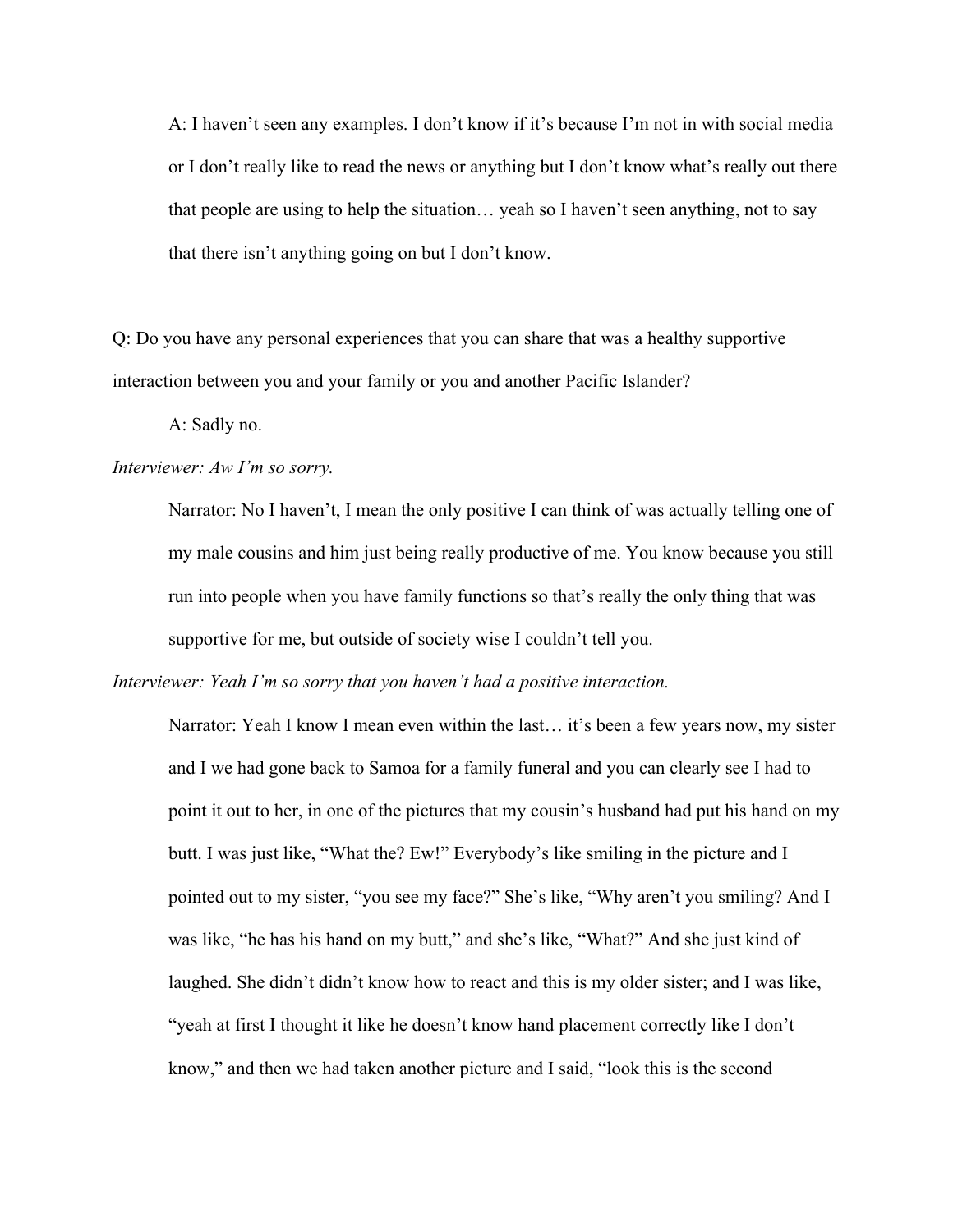picture," and we had all walked away and somebody's like, "wait wait wait wait," and he did the same thing and I was so uncomfortable and I was like, "Are you effing kidding me? Dude you're my cousin's husband! It doesn't even matter that you're her husband, you're a male that I'm not involved with." I was just like… wow and the fact that my sister was like, "ha - ha," and shrugged it off she didn't know what to say, I mean what's she gonna say? That was awkward. I was just like, "Awesome. So glad I'm not going back there anytime soon."

Q: Wow yeah… In response to Eleni 'Iongi's story and the upsurge in Pacific Islanders coming out with their own stories about about sexual violence, some of the responses have been negative some also tried to combat rape culture with cultural values. So in Tongan culture we have a thing called, Faa'i Kavei Koula, which means *four core values/pillars,* which are faka'apa'apa, *respect;* anga fakatokilalo, *humility;* mamahi'i me'a, *loyalty;* and Tauhi Vaha'a, *building relationships*. So out of any of these values, which value(s) have you seen help you in your own life and experiences? Am I making sense?

Narrator: What's the values again? Hold on, I have to write down the words or I'm gonna forget… as you're telling me.

*Interviewer: Sorry I can put it in the chat too.*

Narrator: Oh okay.

*Interviewer: So there's respect, humility, loyalty, and building relationships. So those are the four values that we like to talk about in Tongan culture. So out of any of these values, or you can talk about all of them, have you seen any of these values combat rape culture, mental health, and sexual violence within the home?*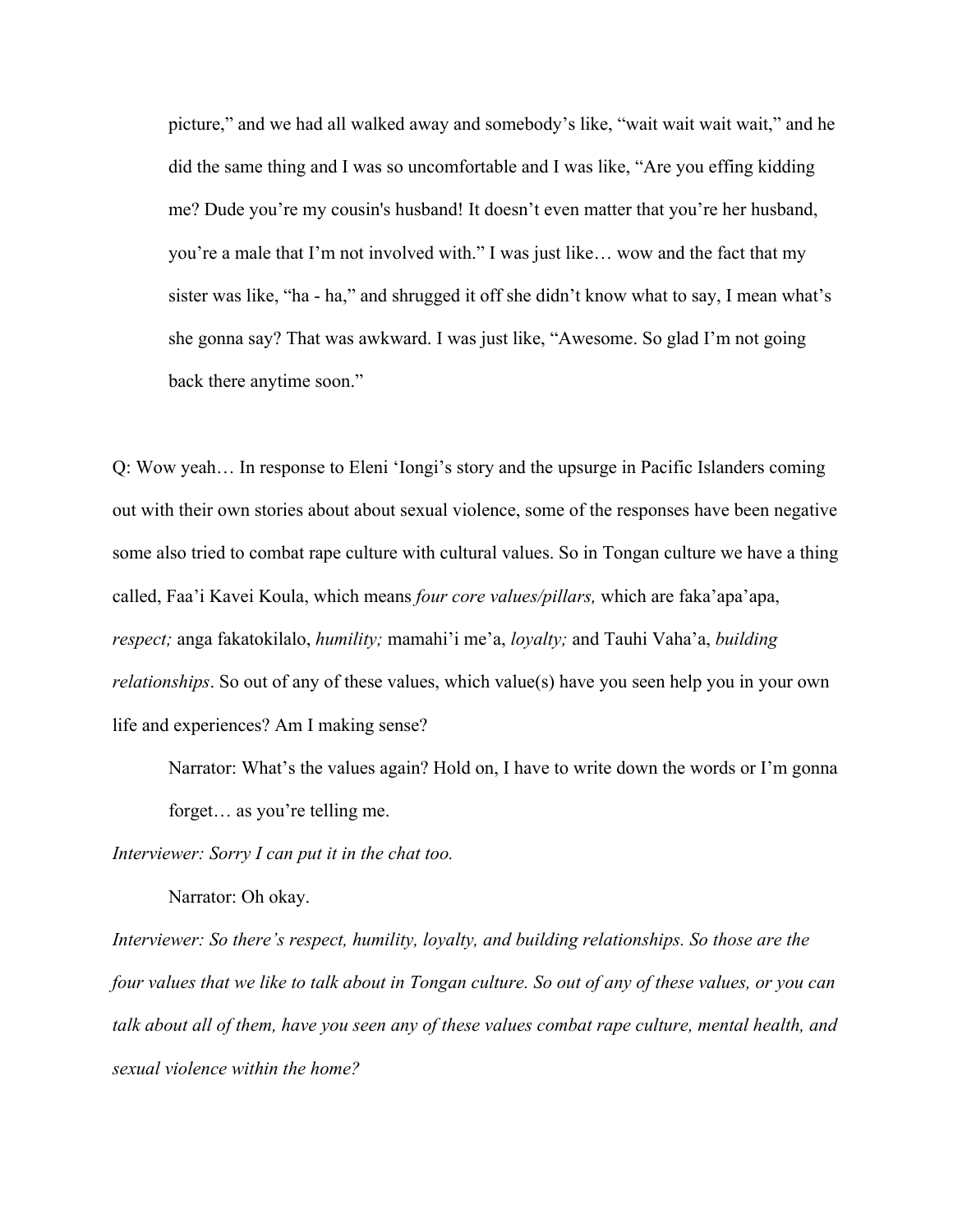A: I would say humility only because it takes a humble person to be able to one, admit that something like that has happened and become humble enough t share it and for the audience to be like, "oh wow." Accept the fact that this really did happen and it didn't just happen on TV in other families. And also respect, that mutual respect that you can respect the person speaking I think that just goes hand - in - hand with in. I hope that's making sense, in my head it does.

#### *Interviewer: Yeah yeah it does.*

Narrator: I'm like in my head it does I don't know if the words I'm saying are making sense to you.

## *Interviewer: No you're good, thank you.*

Narrator: You're welcome.

Q: So next, you kind of already talked about this as well maybe you like choose maybe one value that you might feel that will help Pacific Islanders address rape culture and kind of help raise awareness of sexual violence within the home?

A: I would say building relationships. I think It's important for parents to have a very close relationship with their kids so the kids can feel there's trust and can go to them with anything. You know it's one thing to say, "you can come tell me anything," and then you go tell them something like this and then they don't believe you. I think building that relationship will lead to one hundred percent trust between the two… because you know there's always gonna be the two, you're the child and they're the adult kind of deal when it's your parents and even the aunts and uncles sometimes. I know for me it was easier for me to speak to my own aunty rather than to my mom cause you feel more of that you know that their your friend, you can trust your friend